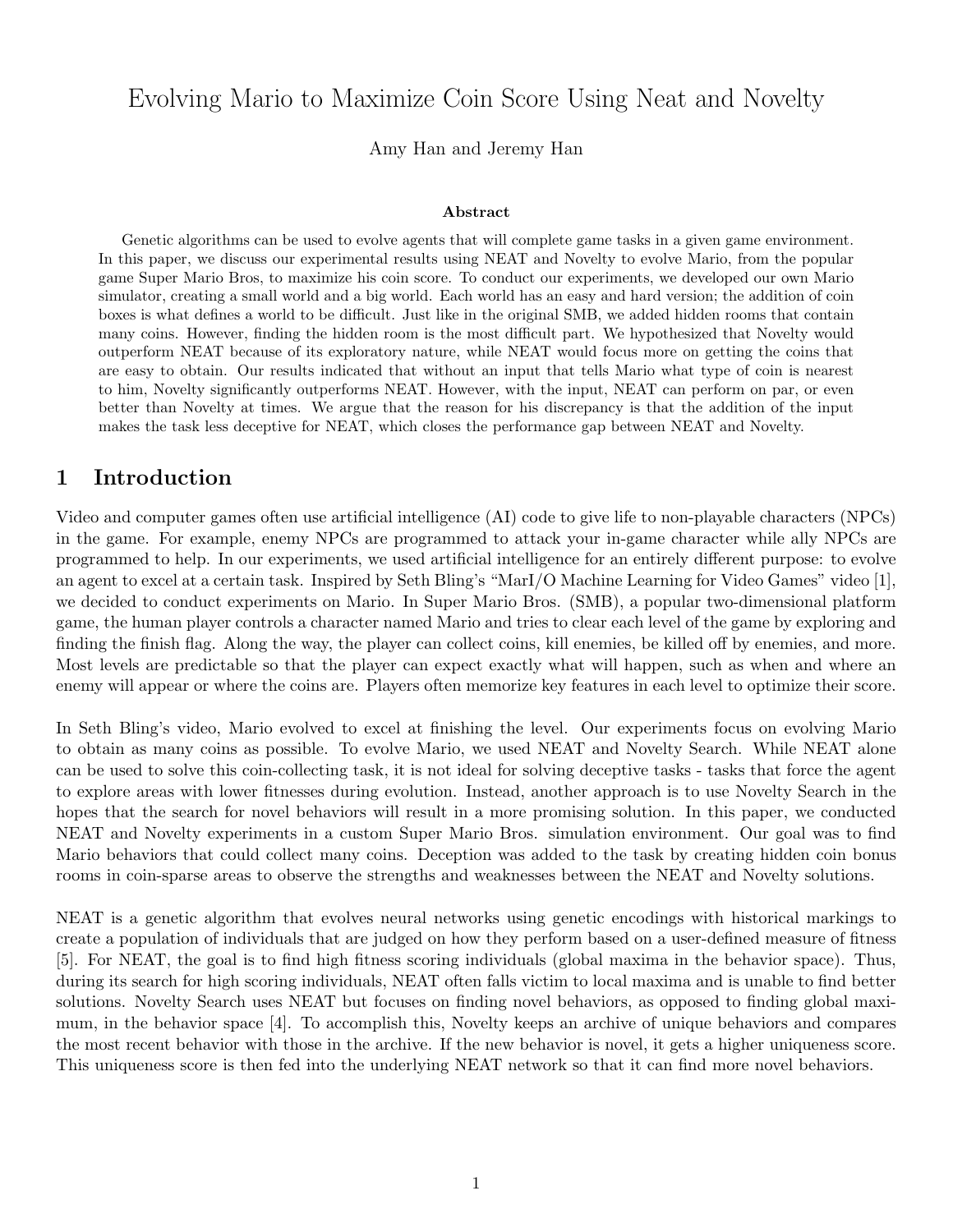#### 1.1 Previous Research

Of course, our study is not the first to incorporate evolutionary algorithms in video games. One well-cited paper, co-authored by one of the creators of the NEAT algorithm, Kenneth O. Stanley, used neural networks to evolve NPCs and weapons in a game that they created called NERO [3]. In NERO, the human player acts as a trainer for NPCs equipped with rtNEAT, a real-time version of NEAT. The human player sets up a training scenario so that the NPCs can learn combat tactics and strategy in real time. Then, the NPCs fight against a team that the human player controls using what they learned during the training session. This evolutionary algorithm shows promise because it can add more flavor to NPCs' predictable behavior, making gameplay more interesting. However, since rtNEAT is run in real-time, it is not useful for quickly optimizing the ability to excel in one task.

There are two other studies that are similar to the NERO study in the way that the genetic algorithms used also react to their environment in real time. In the first study, Mario uses reinforcement learning to react to his surroundings [2].While the main goal is for Mario to reach the end of the level, there are auxiliary goals such as maximizing the coin count, game score, enemies killed, and so on. Information on the surroundings is constantly fed as an input. Mario's input, however, does not encompass the entire screen, but either a 3x3, 5x5, or 7x7 grid in which he is at the center. This grid keeps track of the objects or enemies in Mario's vicinity. While this paper did use a genetic algorithm in Super Mario Bros., it did not address how the algorithm fared when faced with deceptive choices during the course of evolution in the SMB environment. The second study uses deep reinforcement learning to create a generalized learning algorithm that is tested on 49 different video games [6]. However, it uses the entire screen as input and uses past experiences to predict the best move in a situation it has never seen. Interestingly, this algorithm does better than average human ability in around half of the games. Again, this paper did not go into any details of how the evolved agents behaved when put in deceptive situations.

These papers focus more on the real-time aspect of video games and how the in-game character behaves in the moment while our paper focuses more on excelling at one task. While these papers make excellent cases for why their algorithms are suited to the game at hand, there aren't any papers that compare the performances of different algorithms in one game environment. Specifically, we use two different methods of evolution on a deceptive task while the other three papers only use one, making it is difficult to see how those other algorithms compare relatively. Also, this paper explores the merits of both NEAT and Novelty search, showing experimentally the benefits and drawbacks of each evolutionary algorithm.

# 2 Hypotheses

Two hypotheses were tested. The first hypothesis was that Novelty would find the hidden rooms more often and in fewer generations than NEAT. Since Novelty does not get ensnared by deceptive tasks, its exploratory nature should help it discover the hidden rooms in fewer generations. On the other hand, NEAT is unlikely to find the hidden room as often and as quickly because it must be willing to explore an area with fewer coins. Additionally, finding the hidden room requires Mario to execute a duck move, a move that does virtually nothing elsewhere. We predict that NEAT will evolve to avoid duck movements because when executed, it rarely results in an increase in fitness.

The second hypothesis was that NEAT will earn a higher fitness than Novelty on average. NEAT will focus on collecting all the possible coins in the non-hidden level area and will eventually learn to perform actions such as successfully killing enemies and getting coins from the coin box. Novelty, however, will be more focused on finding new behaviors independent of how many coins the new behaviors collect. Thus, Novelty will not perform as well as NEAT in terms of coins collected unless Novelty finds the hidden room.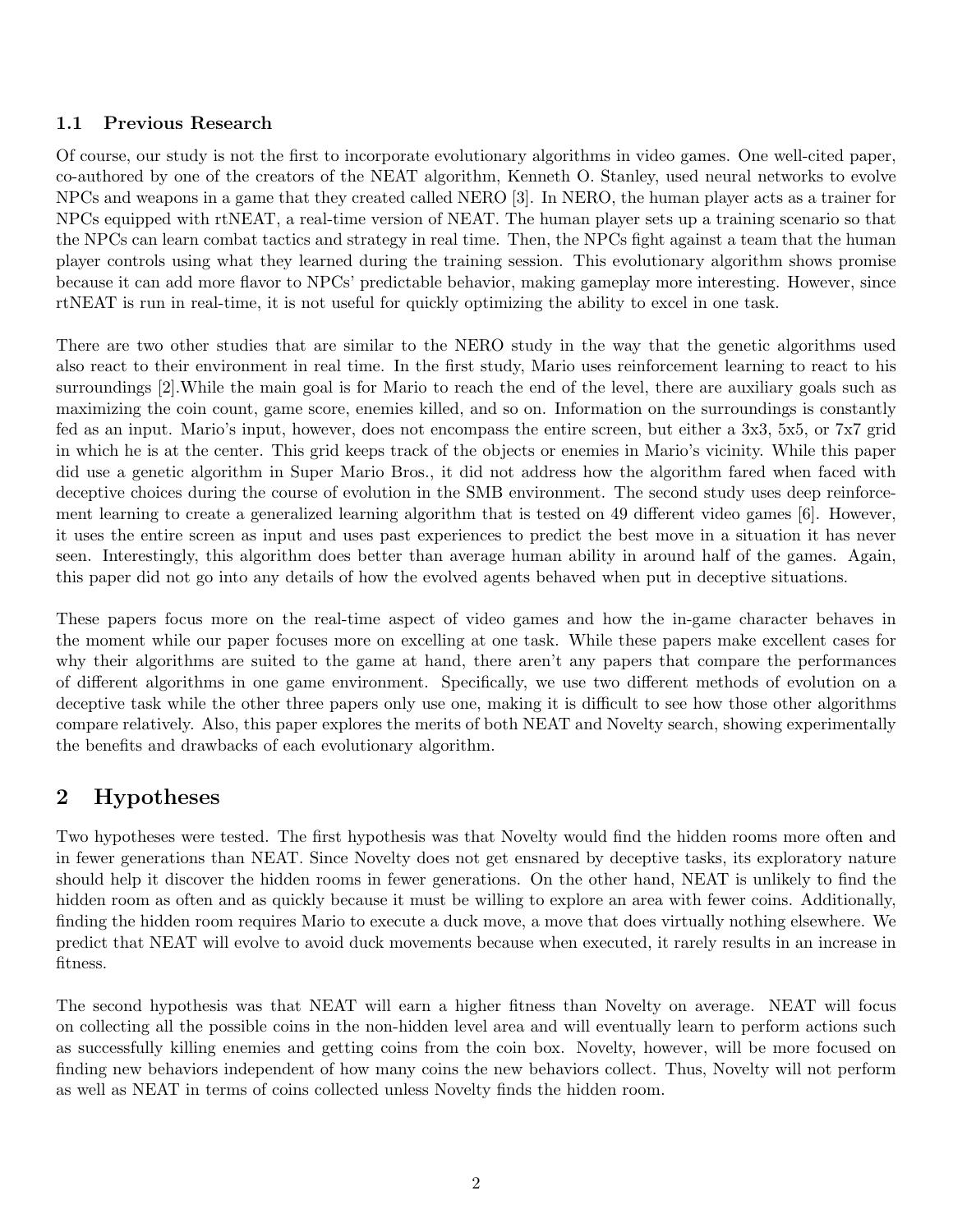# 3 Simulation Environment

Though SMB simulators exist, the levels and gameplay details are hard coded so that users cannot access and modify how game levels are structured. Thus, we designed and developed a custom Mario simulation environment using Python and the Python Zelle graphics library. This environment allowed us to create game levels used solely for experimentation purposes. Although our simulation environment still retained most of the key features, such as the inclusion of Goombas, coins and coin boxes, the levels were much smaller and the in-game physics were not identical to that of SMB. The simulation environment is based on a two dimensional cartesian grid system whose origin is at the top left corner. The size of the environment, as well as how the game objects were arranged, were determined by parameters that the user set.

### 3.1 The World

The eight game objects in our Mario simulation world included ground tiles, platforms, coins, coin boxes, hidden rooms, the finish flag, Goombas, and Mario. The ground tiles (green squares) and platform objects (blue lines) gave structure to the world and defined where Mario (red circle) could travel. Mario could collect coins (yellow circles) by walking or jumping through them, which removed them from the world and incremented Mario's coin score. Coin boxes (brown box) worked differently. Mario could earn a coin by jumping into a coin box while standing underneath it. Afterwards, the box became white and contained no further coin value. The hidden rooms (red crosses) were accessible by ducking at a secret entrance and gave Mario a coin bonus of fifteen. Once a hidden room was visited, it was closed off. If Mario reached the finish flag (blue cross), he was rewarded with 5 coins and the run was terminated. Goombas (brown ovals) were hard coded to patrol back and forth in a predictable manner. When a Goomba walked into Mario, he died. However, if Mario jumped on top of a Goomba, it was removed from the game and Mario was given a coin.

In our simulator, we created a small world (27 x 7 grids) and a large world (49 x 9), each with an easy and hard version. In the easy version, all of the coin boxes were taken out. The hard, small world (Fig 1) consisted of 3 goombas, 9 coins, 4 coin boxes, and 2 hidden rooms. The easy, small world (Fig 2) was similar, except that the coin boxes were removed. The hard world had a total of 46 coins and the easy world had 42 coins.



Figure 1: Small, Hard World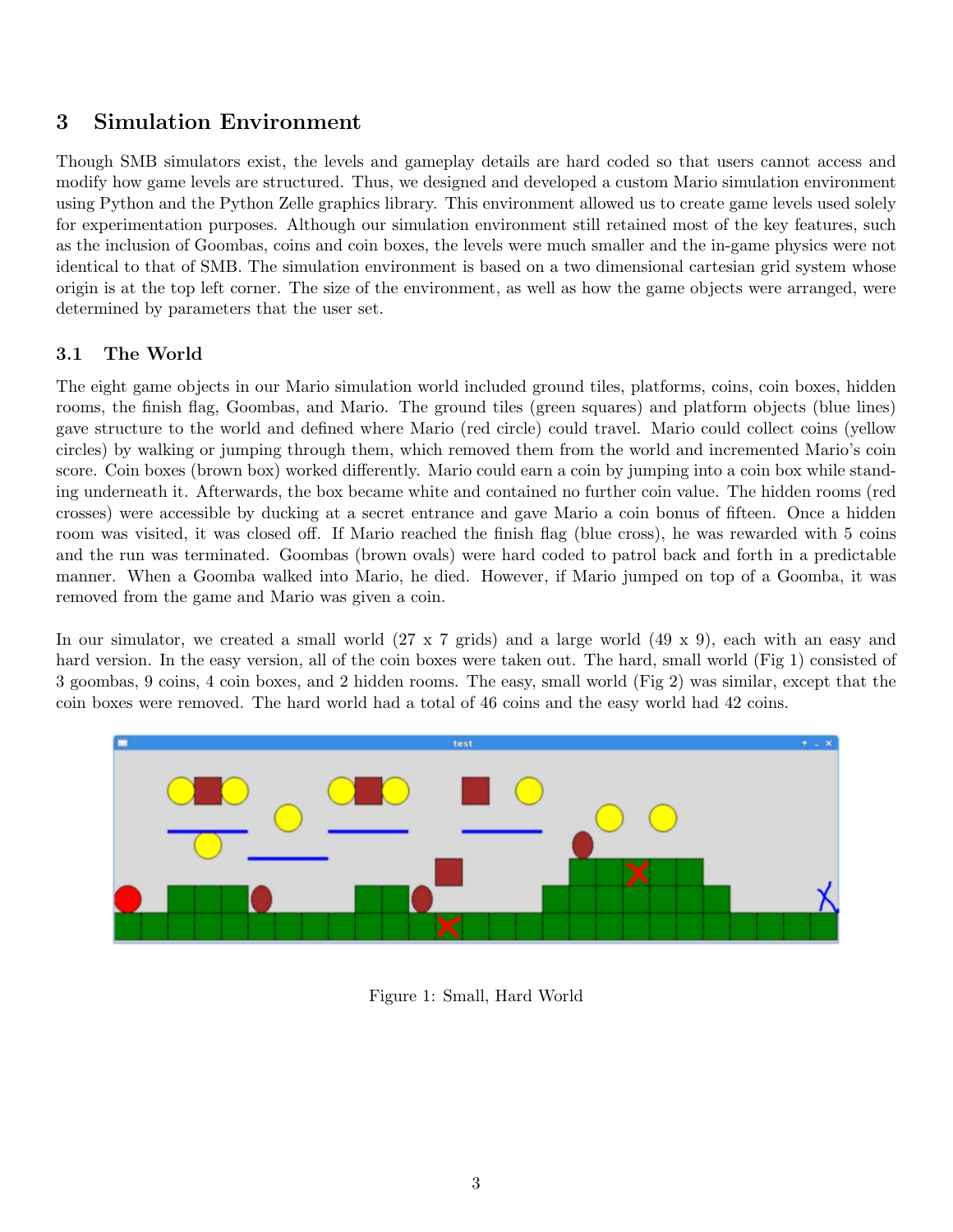

Figure 2: Small, Easy World

For the hard, large world (Fig 3), there were 4 Goombas, 25 coins, 13 coin boxes and 2 hidden rooms. The easy, large world (Fig 4) was the same except that all coin boxes were removed. The total coin score possible for the hard world was 78 and that for the easy world was 65.



Figure 4: Large, Easy World

We included experiments in the large world for three reasons. First, we wanted to see if the results from NEAT and Novelty would be similar for both worlds. Second, we wanted to see if the size of the world had influence on Mario's evolved behavior. Third, by creating a larger world, we had more space to work on the design. For example, in the middle of the big world, Mario can take one of two paths: the path going up the platforms and the path below. By traveling the top path, Mario can earn 12 coins, but by traveling the bottom path, Mario can earn 23 coins. However, the bottom path also contains a hidden entrance, which is more difficult for Mario to exploit. This diverging path is somewhat deceptive. We were testing to see if Mario could learn to travel backwards to collect the coins he missed. An ideal behavior is Mario taking the top path, collecting all the coins, falling off and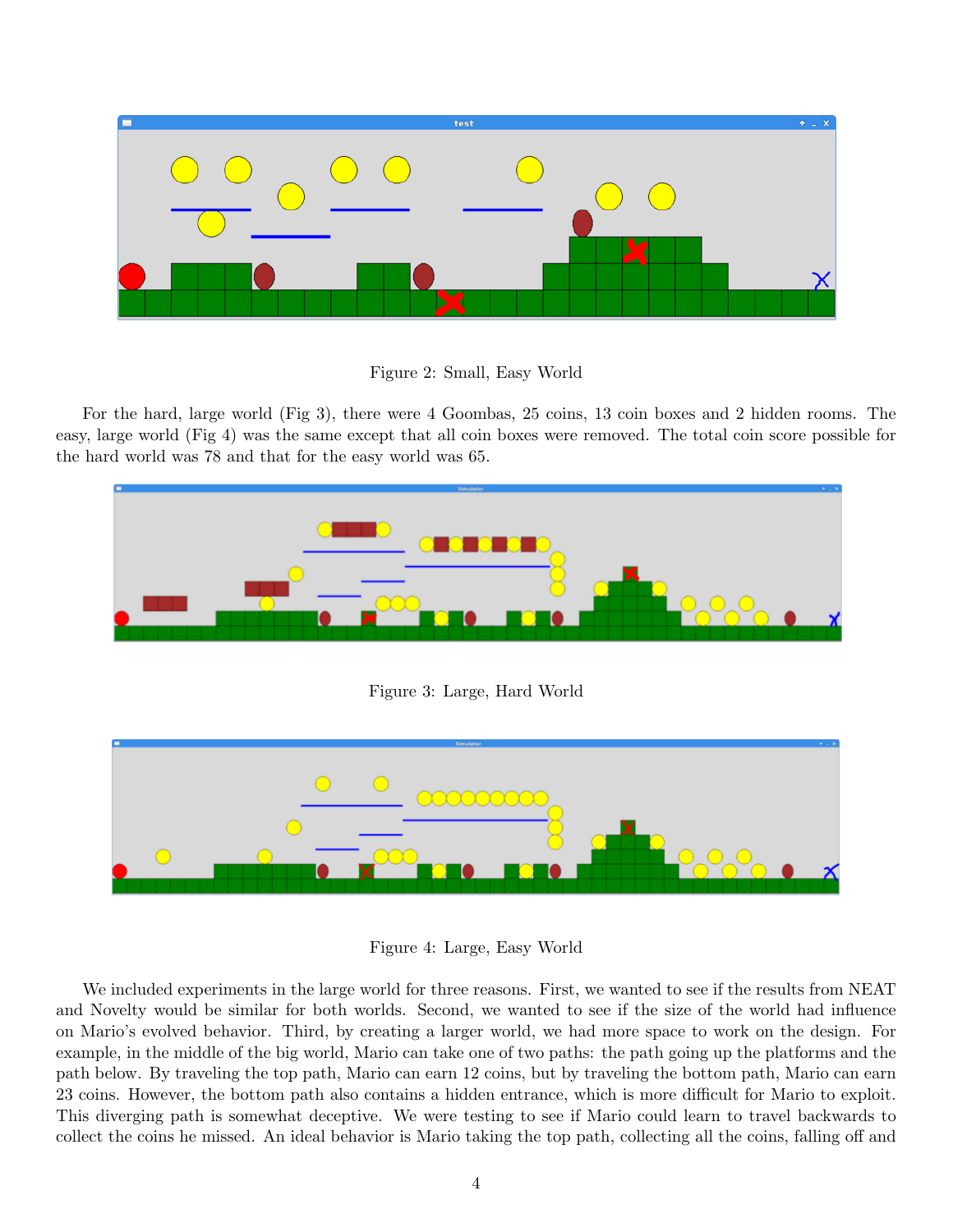collect the three coins in the air, and then collecting all the coins that can only be obtained by taking the other path.

#### 3.2 Mario

Mario was able to execute five different actions: moveLeft, moveRight, jumpLeft, jumpRight, and duck. MoveLeft and moveRight each consisted of 1 grid box translation in their respective directions. The jump moves required at least 2 timesteps. If Mario executed a jumpRight movement, he translated one grid space up, then one grid space to the right, then fell until landing on a valid standing space. The duck move kept Mario in place and was used as a special movement that allowed Mario to visit the hidden rooms. If Mario executed a duck movement on top of the entrance to a hidden room, he stood in place and gained a fifteen coin bonus for visiting the room. Finding the hidden room was the most difficult way to obtain coins.

## 4 Methods

### 4.1 NEAT

In this paper, we used standard NEAT with tanh activation. The fitness function was the normalized coin score. It is important to note that the NEAT fitness function represents the percentage of coins obtained. When comparing fitness scores between easy and hard worlds, keep in mind that the easy world has fewer coins than the hard world. It is meaningless to compare the fitness values between the small, easy world and the small, hard world. However, the number of generations required to find hidden rooms can be directly compared because the location of the hidden room was constant regardless of the difficulty.

#### 4.2 Novelty

For the Novelty component, we also used tanh activation. Each behavior consisted of a list of unique  $(x, y)$  grid spots that Mario visited in the order that Mario visited them. The behaviors were padded with (0, 0) tuples so the behavior list lengths were equal to the max number of visitable squares in the world. The sparseness of a new behavior was calculated by averaging the Cartesian distances between the new behavior and the existing archived behaviors. The Cartesian distance between two behaviors is the sum of all the distances between corresponding behavior points in each list. The novelty fitness was calculated as the normalized average distance between the newest behavior and the kth nearest behaviors in the archive. We used a k of 15, a limit of 100 and a threshold of 0.25. For each generation, we also saved the best performing chromosome in terms of the objective fitness function that was described in the NEAT section above.

#### 4.3 Experiments

To observe NEAT and Novelty, we conducted six experiments total using the four different worlds aforementioned, shown in Fig. 1-4, respectively. For the small world, we ran 4 experiments: two experiments with the Coin Type input and two experiments without. Each of those two experiments consisted of an easy and hard version.

The coin type, which will be explained a little bit later in this paper, was included as an experimental input to observe how impactful knowing the type of coin was on performance. For the large world, we ran 2 experiments. For both the easy and hard versions, we ran an experiment in which the coin type was included as an input. For each experiment, out of 10 runs, we recorded the frequency of finding one hidden room, the average generation at which the first room was found, the frequency of finding both hidden rooms, the generation at which the second hidden room was found and the average best fitness.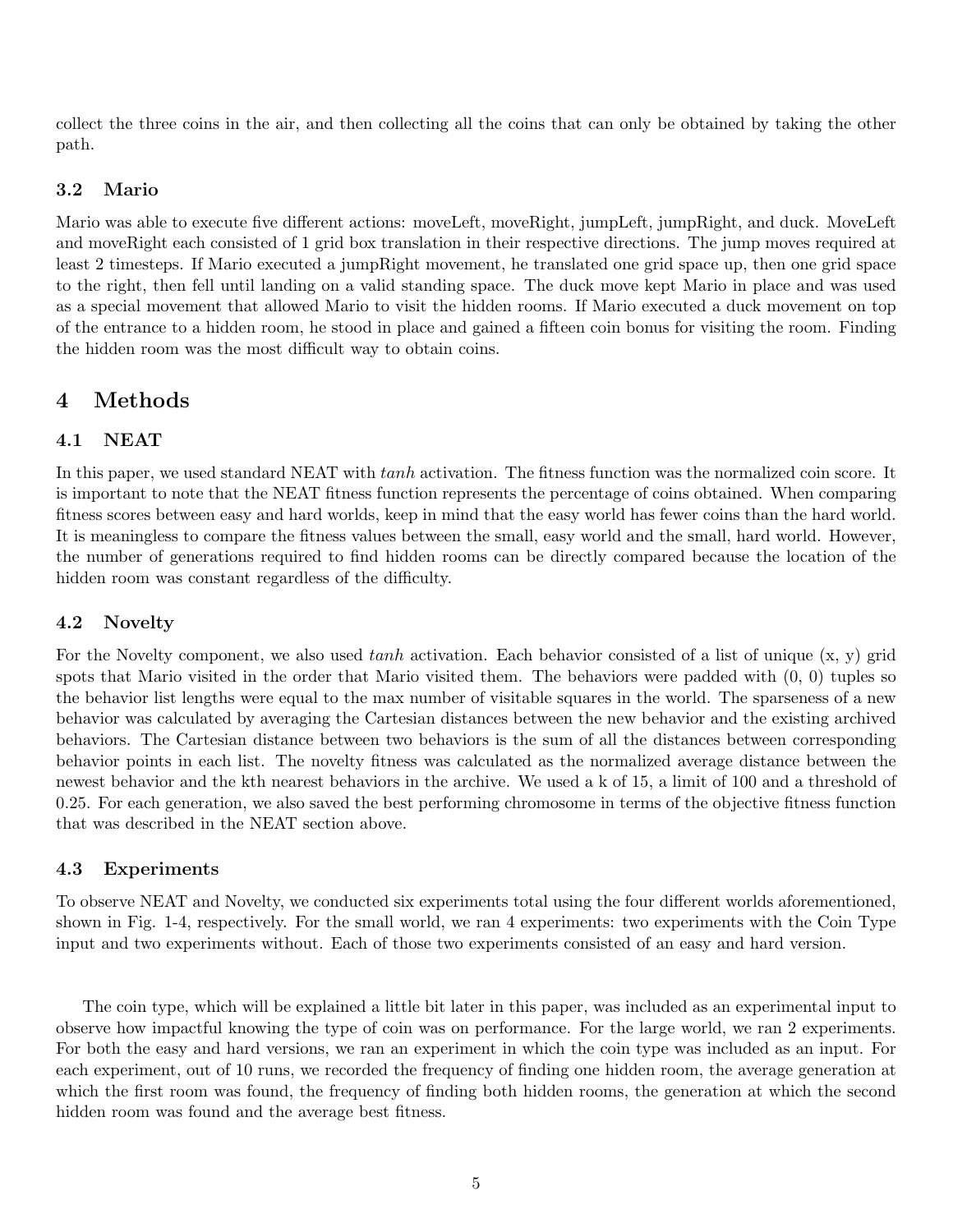| Experiment Number   Used Coin Type Input? |       | Size of World   Difficulty Setting |
|-------------------------------------------|-------|------------------------------------|
| No                                        | Small | Easy                               |
| No                                        | Small | Hard                               |
| $\operatorname{Yes}$                      | Small | Easy                               |
| $\operatorname{Yes}$                      | Small | Hard                               |
| Yes                                       | Large | Easy                               |
| Yes                                       | Large | Hard                               |

Table 1: Experiments Summary

#### 4.4 Experiment Setup

For both NEAT and Novelty, each experiment was run ten times. Each run was evolved using 30 generations of populations of 100 individuals. We let each simulation run for 1500 time steps. However, the simulation was terminated early if Mario was either killed off by a Goomba or if he reached the finish flag. In addition, since human players often memorize key features in levels, where enemies are located, where power ups can be obtained, etc., we allowed the learning algorithm to evolve in a structured game environment that did not change in between runs so that the algorithms could take advantage of the predictability.

The 4 inputs into the neural networks were Mario's current coin score, the signed x-direction Cartesian distance to the nearest coin giving object, a stall sensor, and a coin type sensor. By *coin giving object*, we mean that Mario was given the distance to the nearest object that could give a coin. This could be a Goomba, coin box, finish flag, hidden entrance, or coin. The Coin Type input tells Mario what type of coin giving object is nearest to him. This sensor was implemented by assigning an integer value to each of the coin types. The stall sensor was implemented such that it outputted True if Mario's X position had not changed for 3 or more time steps. The stall sensor was included to help NEAT learn how to navigate coin boxes. Without the stall input, Mario would get stuck jumping into a coin box from the side. Only the coin type input returned values between -1 and 1; the rest of the inputs were not normalized.

#### 5 Evolution Results

In this section, the results of the six experiments are presented. The behaviors are analyzed in more detail in Sections VI. For simplicity, we will refer to NEAT-Mario and Novelty-Mario as NEAT and Novelty respectively.

#### 5.1 Small World

The experiments in this section tested NEAT and Novelty in the small world environment. Table 1 shows that in the easy world (no coin boxes) without the coin type input, NEAT and Novelty both had the same average best fitness. However, while NEAT and Novelty were both able to find the first and second room with the same frequencies, Novelty was able to find the first and second rooms in fewer generations than NEAT: 0.3 vs. 1.7 generations for the first room and 12.3 vs 18.5 generations for the second room. For the hard world, NEAT and Novelty were both only able to find one of the hidden rooms twice out of the ten runs. The average fitness always decreased drastically, from 0.83 to around 0.2. Evidently, the addition of coin boxes complicated the task. While both algorithms were able to find the first hidden room at the same frequency, Novelty was also able to find it in fewer generations than NEAT (3.33 vs 18 generations).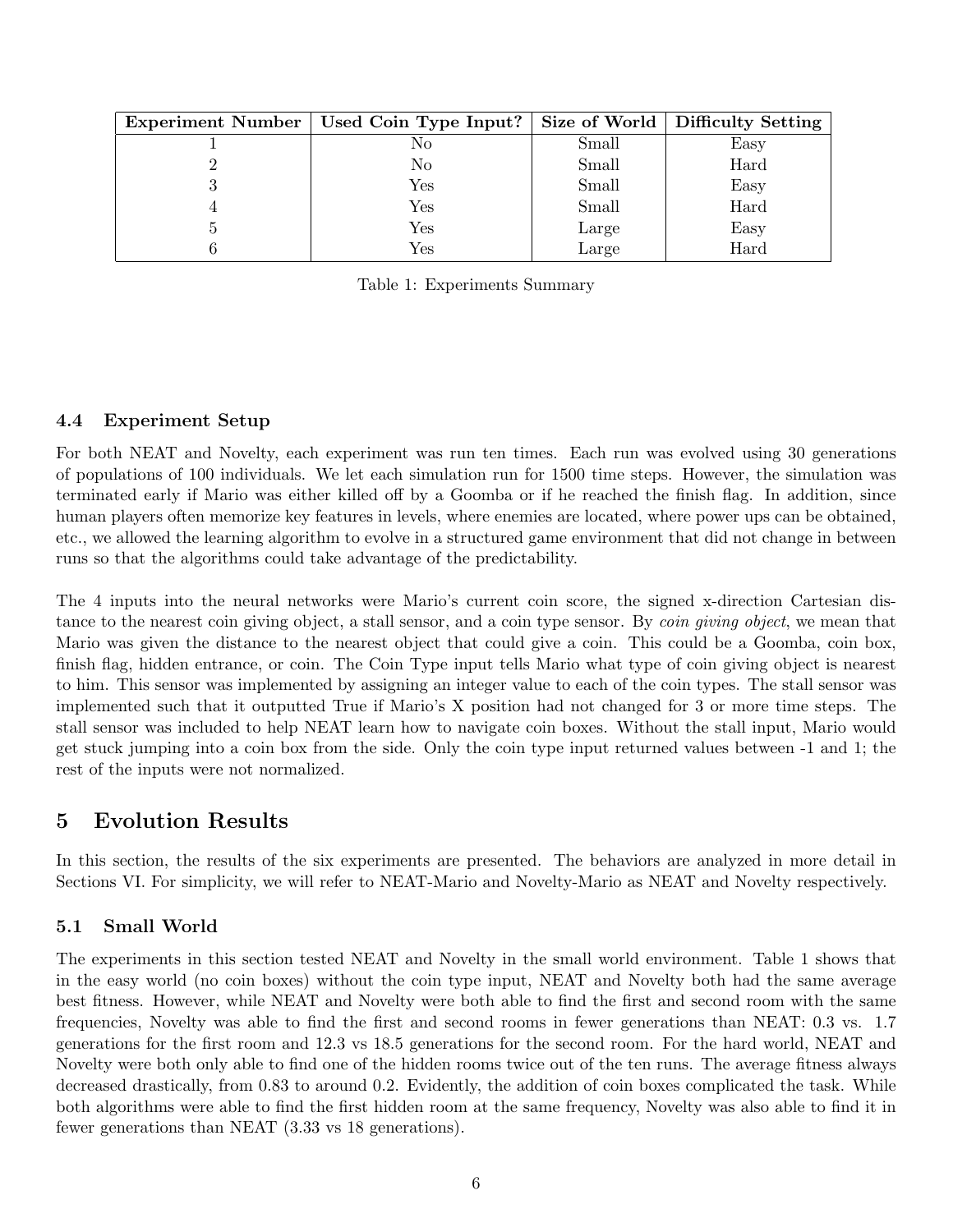In Table 2, both NEAT and Novelty were given the coin type as an input. For the easy world, NEAT and Novelty were able to find both rooms at similar frequencies and had average best fitnesses that were higher than their counterparts that didn't have the coin type input. While Novelty found the first room slightly faster, NEAT was able to find the second room faster. For the hard world, Novelty was once again faster at finding the first room but slower at finding the second room. In terms of average best fitness, NEAT outperformed Novelty in the easy world but Novelty outperformed NEAT in the hard world. However, comparing the values between Table 1 and Table 2, clearly both algorithms performed better with the Coin Type input.

The results in this section show that Novelty sometimes performs better in situations in which less information is passed in as input data. When the coin type was not provided, Novelty was consistently able to find the hidden rooms at earlier generations than NEAT and generally had a higher average best fitness. However, when more information was provided as input, NEAT's performance was on par with that of Novelty's and NEAT even outperformed Novelty in the easy world. NEAT was also able to find the second hidden room at an earlier generation than Novelty. Thus, when faced with the easier task of navigating a world with no coin boxes and given enough sensor input, NEAT and Novelty both performed similarly. However, for the harder task of navigating a world with coin boxes, even with more input information, NEAT was not able to keep up with Novelty's performance in terms of average best fitness.

|                              | Freq. |       |       | 1st   Freq. 2nd   Avg. Gen. 1st   Avg. Gen 2nd   Avg. Best |                |
|------------------------------|-------|-------|-------|------------------------------------------------------------|----------------|
|                              | Found | Found | Found | Found                                                      | <b>Fitness</b> |
| $NEAT$ (Easy)                | 10/10 | 8/10  | 1.7   | 18.5                                                       | 0.83           |
| Novelty (Easy)               | 10/10 | 8/10  | 0.3   | 12.3                                                       | 0.83           |
| NEAT (Hard)                  | 2/10  | 0/10  | 18    | n.a                                                        | 0.192          |
| $\mid$ Novelty (Hard) $\mid$ | 2/10  | 0/10  | 3.33  | n.a                                                        | 0.235          |

Table 2: Small World Without Coin Type Input

|                | Freq. |       | 1st   Freq. 2nd   Avg. Gen. 1st   Avg. Gen 2nd   Avg. Best |       |                |
|----------------|-------|-------|------------------------------------------------------------|-------|----------------|
|                | Found | Found | Found                                                      | Found | <b>Fitness</b> |
| $NEAT$ (Easy)  | 10/10 | 8/10  | 0.9                                                        | 7.14  | 0.8812         |
| Novelty (Easy) | 10/10 | 8/10  | 0.7                                                        | 12.3  | 0.8443         |
| $NEAT$ (Hard)  | 9/10  | 2/10  | 11.66                                                      | 14    | 0.4823         |
| Novelty (Hard) | 9/10  | 3/10  | 5.44                                                       | 15.33 | 0.5449         |

Table 3: Small World With Coin Type Input

#### 5.2 Large World

This experiments in this section tested NEAT and Novelty in a large world with the coin type input. Table 5.1 shows that for the easy world, NEAT and Novelty were able to find the hidden rooms at the same frequencies and that Novelty was consistently able to find the rooms at earlier generations than NEAT. Novelty search resulted in a higher average best fitness. For the hard world, while NEAT was able to find the first room earlier than Novelty (13.57 vs. 20.57 generations), only Novelty was able to find both hidden rooms.

The results in this section further confirm what we observed in Section V. Since the world for these experiments already added difficulty to the task, it is no surprise that Novelty consistently outperformed NEAT in terms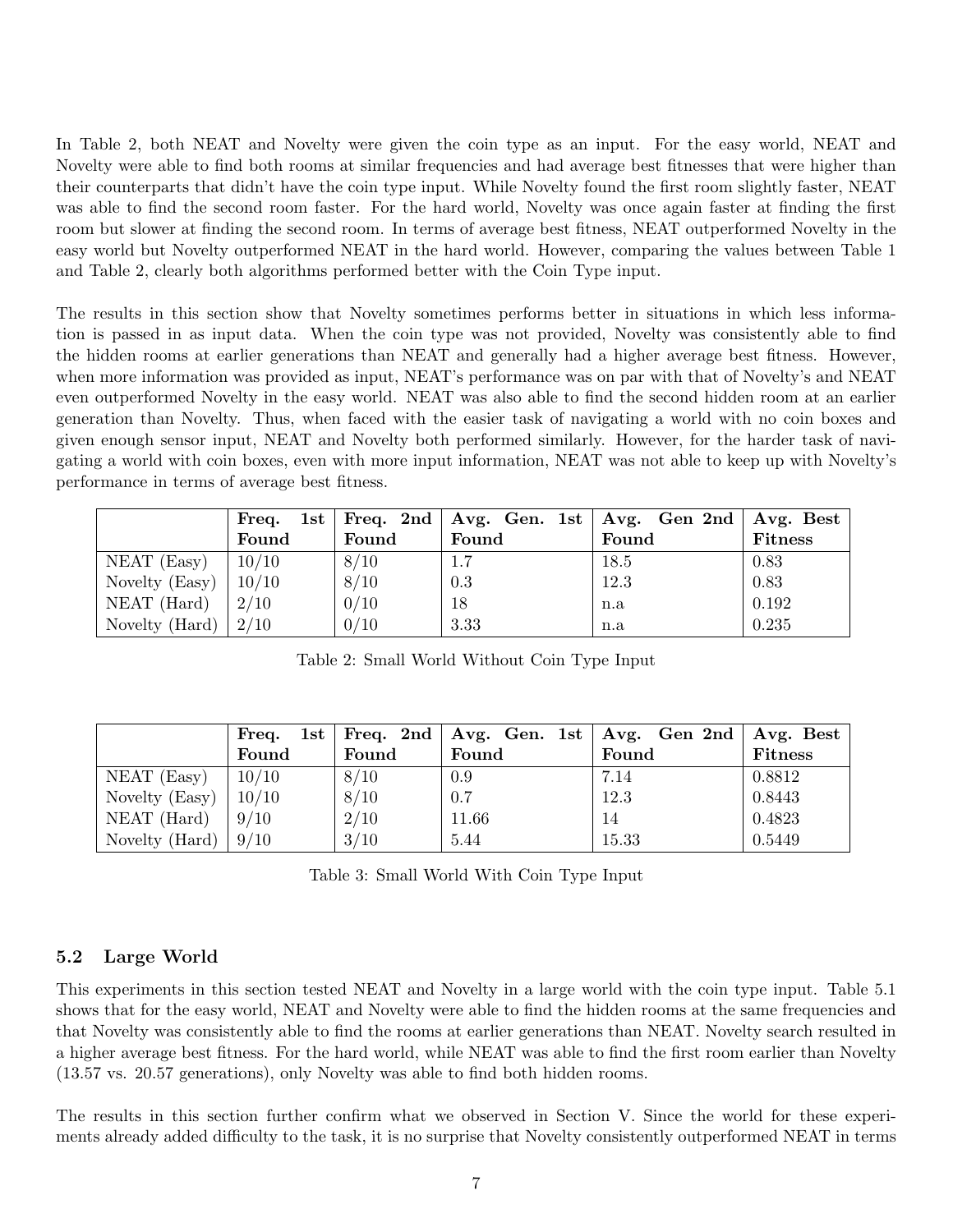of when it found the hidden rooms and in terms of the average best fitness. The one outlier, however, is that in the hard world, NEAT was able to find the first hidden room faster than Novelty. This is offsetted though because while it took longer for Novelty to find the first room, Novelty was still the only algorithm to be able to find the second hidden room in the large, hard world.

|                        | Freq. |       |       | 1st   Freq. 2nd   Avg. Gen. 1st   Avg. Gen 2nd   Avg. Best |                |
|------------------------|-------|-------|-------|------------------------------------------------------------|----------------|
|                        | Found | Found | Found | Found                                                      | <b>Fitness</b> |
| $NEAT$ (Easy)          | 10/10 | 3/10  | 10    | 12.67                                                      | 0.6130         |
| Novelty (Easy)         | 10/10 | 4/10  | 2.86  | 10.29                                                      | 0.6594         |
| $NEAT$ (Hard)          | 7/10  | 0/10  | 13.57 | n.a.                                                       | 0.4795         |
| Novelty (Hard) $\vert$ | 8/10  | 1/10  | 20.57 | 26                                                         | 0.4807         |

Table 4: Large World With Coin Type Input

# 6 Analysis of Evolved Behaviors

In this section, the evolved NEAT and Novelty behaviors for the small and large world are analyzed in terms of evolved behaviors and performances.

### 6.1 Small World Behavior

In general, the coin type input did not significantly alter Mario's actions, it only sped up the evolution. In other words, the coin type input did not make Mario learn new behaviors, it only decreased the learning time. Adding the coin type input decreased the number of generations needed for NEAT to learn how to deal with coin boxes, obtain coins and kill Goombas. For Novelty, the coin type input decreased the number of generations before it found the hidden rooms. Additionally, for both the easy and hard worlds, the behaviors exhibited were generally similar. The addition of the coin boxes made the learning process longer for NEAT and increased the number of generations needed to find the hidden rooms.

For both the easy and hard small worlds, NEAT generally evolved to travel over the top platforms (top route) to find the right-most hidden room before exiting the level by reaching the finish flag. Often times, NEAT would find the left-most hidden room early on in evolution but would abandon the hidden room once it learned how to get coins from the top route. This shows that NEAT does indeed fall for the deception present in the task even though NEAT could collect the maximum number of coins by going the bottom route and finding both hidden rooms, it chose to give up the bottom room and go for the top route in order to get a temporarily higher fitness.

Novelty's general behavior was split between either going through the top route and getting the right-most hidden room before reaching the finish flag or going the bottom route and getting both hidden rooms before reaching the finish flag.

#### 6.2 Large World Behavior

NEAT exhibited three distinct behaviors: 1. take the bottom route, find the left-most room, walk past the rightmost room and reach the finish flag, 2. take the top route, find the right-most room and reach the finish flag, and 3. take the bottom route, find both rooms and reach the finish flag. The third behavior rarely occurred. NEAT also evolved so that it's behavior reflected the structure of the world. In the beginning portion, Mario would just translate under the coin boxes until it reached the first goomba. After that, Mario would change strategies and just jump right until it either died or reached the finish flag. For the easy world, out of ten runs, NEAT exhibited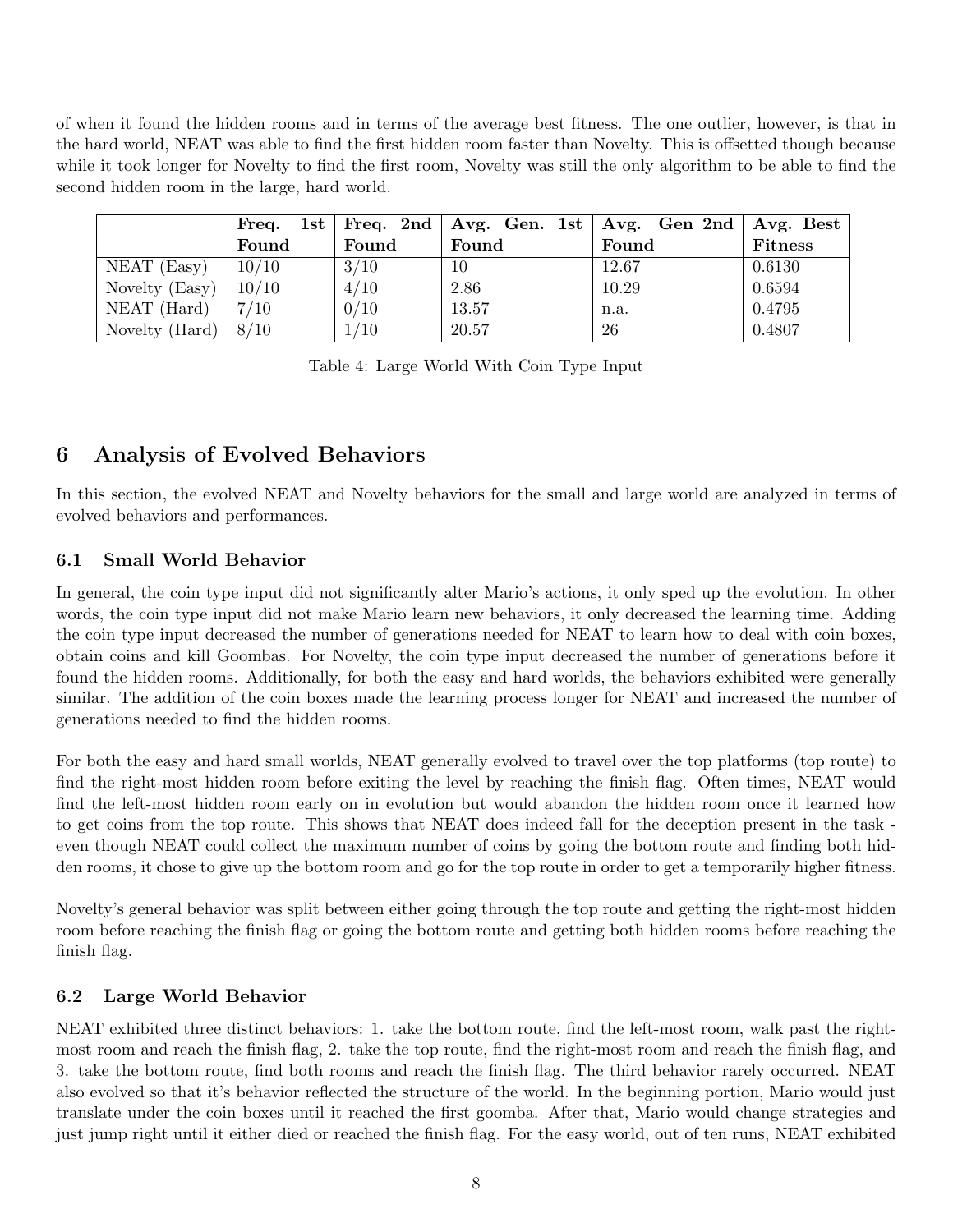behavior 1 three times, behavior 2 two times and behavior 3 two times. For the remaining two runs, the last generation of NEAT actually took the top route and didn't enter any of the bonus rooms even though it had found the first bonus room previously during evolution. For the hard world, NEAT exhibited behavior 2 seven times out of the ten runs. In three of the ten runs, NEAT found the first hidden room but then regressed and abandoned the hidden room in favor of the top route. The distribution of exhibited behaviors suggests that NEAT fell for the deception and evolved to take the top route over the bottom route.

The highest scoring Novelty behaviors were behaviors 1 and 2 from above and behavior 4 (take the bottom route, find the right-most room and reach the flag). For the easy world, the best scoring behaviors always took the bottom route. Out of ten runs, Novelty exhibited behavior 1 three times, behavior 2 two times, behavior 3 four times and behavior 4 one time. This shows that Novelty's exploratory nature allows it to roam more often along the more promising bottom route without any evolutionary pressure. For the hard world, the best behaviors also prefered to take the bottom route and out of ten runs, Novelty exhibited behavior 1 five times, behavior 2 three times, behavior 3 one time. For the remaining run, Novelty took the top route, didn't find any hidden rooms and reached the finish flag. Once again, the behavior distribution confirms that Novelty is more likely to find the hidden room along the bottom route. By frequently exploring along the bottom route, Novelty has greater potential for finding both rooms than NEAT has.

## 7 Discussion

### 7.1 Were our Hypotheses Supported?

Based on the number of runs we ran, we can see that, at least for the small world, giving NEAT and Novelty the Coin Type input made a significant difference. Before giving NEAT and Novelty the Coin Type input, there were clear differences in the number of generations required to find both the first and the hidden room. However, after giving them the input, that gap decreased noticeably. For example, without the input, it took NEAT roughly fifteen more generations on average in the small hard world to find the first hidden room than it took Novelty. After giving it the input, NEAT only required around six more generations. The number of generations required to find the second hidden room in the same setting was roughly equal for both NEAT and Novelty. By giving Mario the Coin Type input, we make the task less deceptive because Mario learns to map the coin type with the number of coins obtained. Since the task is less deceptive, NEAT is able to perform better than if it did not have the input, and is sometimes able to perform even better than Novelty search. Regardless, both NEAT and Novelty performed much better with the Coin Type input than without. Specifically for the small hard world with the Coin Type input, Mario was able to collect roughly two to three times more coins and the number of generations required to find both hidden rooms was smaller.

In the easy large world, Novelty finds the first room in roughly seven fewer generations than NEAT, and in the hard large world, NEAT finds the first room in roughly seven fewer generations than Novelty. We predicted that Novelty would find the hidden rooms in fewer generations than NEAT, so these results go against our hypotheses. One reason why the results seem to deviate from what we expected is that perhaps a bigger world requires more runs, or more timesteps for actual results to manifest. Randomness could be a factor, and if we were to conduct another ten runs, Novelty could perform better. Another potential reason is that the Coin Type input simply works greatly in NEAT's favor. That extra bit of information makes the task significantly less deceptive because NEAT knows exactly what type of coin is nearby.

#### 7.2 Drawbacks

By simplifying the simulation environment and changing some of the in-game physics, we inadvertently introduced challenges into the simulation world. One such problem lies in the way that the jump commands were implemented.